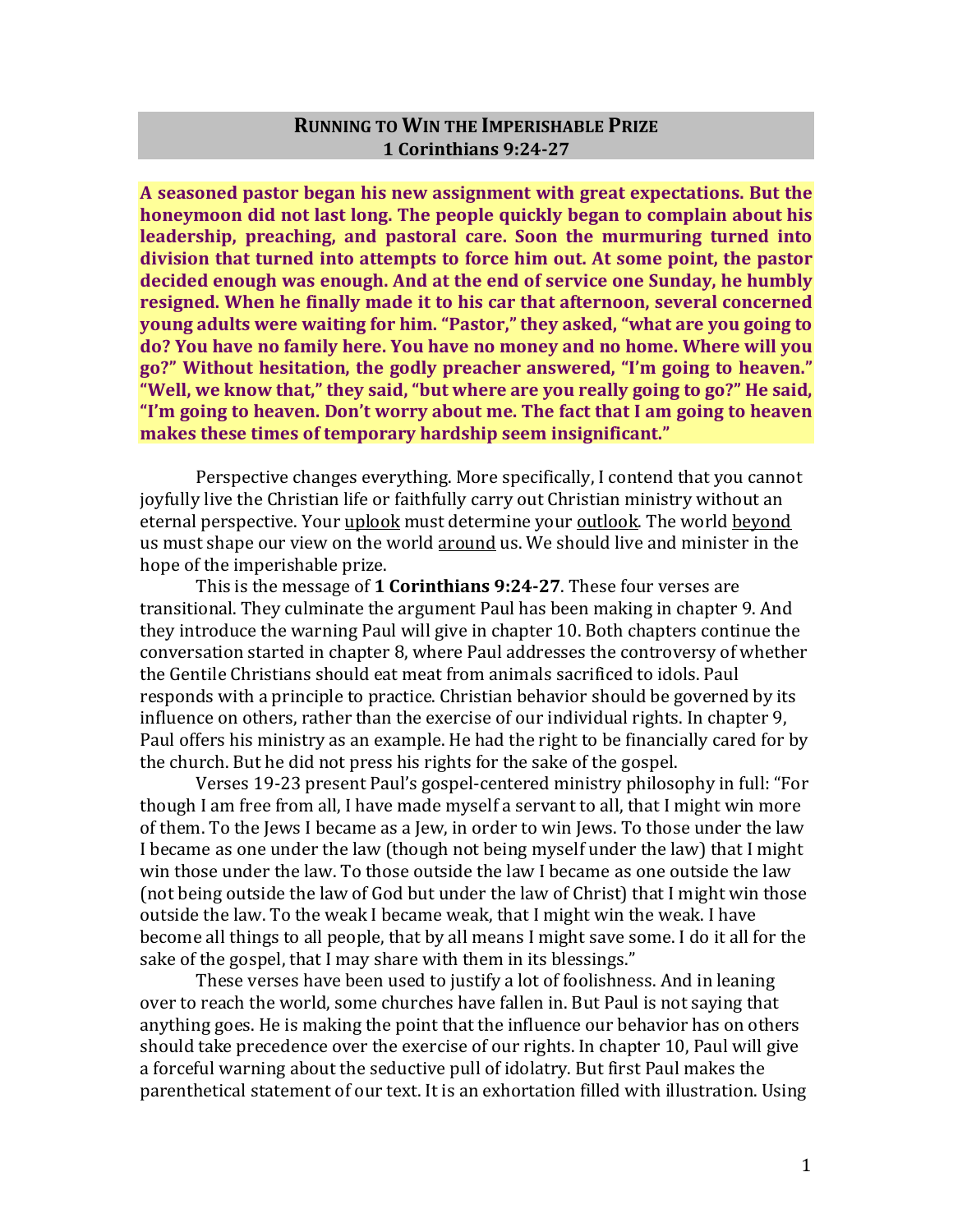a sports analogy, Paul calls the church to sanctification. The motivation for this disciplined life transcends a focus on either self or others. **1 Corinthians 9:24-27** teaches that we should pursue sanctification in the hope of winning an imperishable prize. In Philippians 3:13-14, Paul testifies, "Brothers, I do not consider that I have made it my own. But one thing I do: forgetting what lies behind and straining forward to what lies ahead, I press on toward the goal for the prize of the upward call of God in Christ Jesus." I repeat: We should pursue sanctification in the hope of winning an imperishable, incorruptible prize. How should we live and minister in light of the imperishable prize?

# **I.** CHALLENGE THE SAINTS TO RUN TO WIN THE IMPERISHABLE PRIZE.

Paul demonstrates pastoral wisdom here. He exhorts the saints to run to win the prize. He explains how the saints can run to win. Then he emphasizes why the saints should run to win the prize. Let me show you that in verses 24-25.

#### A. EXHORT THE SAINTS TO RUN TO WIN THE PRIZE.

Verse 24 begins with a rhetorical question: "Do you not know that in a race all the runners run, but only one receives the prize?" This question assumes a positive answer. The Corinthians knew the rules of ancient Greco-Roman sports. Every other year, the city sponsored the Isthmian Games, which were second only to the Olympics. Beyond formal athletic rules, any child that played in the streets knew what happens in a race. You line up at the starting point. You run to the finish line. And the one who gets there first wins.

Paul asks a rhetorical question. Then he issues a stirring exhortation: "So run that you may obtain it." Paul compares the Christian life to a race. But there is a sense in which this analogy leaks. In a race, only one person can win. But not so in the Christian race. Followers of Christ are not in competition with one another. JOHN **CALVIN** comments, "For God requires from us nothing more than that we press on vigorously until we reach the goal. Thus, one does not hinder another: nay more, those who run in the Christian race are mutually helpful to each other." Unfortunately, comparison is one of the favorite indoor sports of the church. But you do not win the prize by comparing yourself to others. You become proud, as you compare yourself to those behind you. Or you become discouraged, as you compare yourself to those ahead of you. We must focus on the prize, not the other runners.

Every Christian that starts the race and runs by the rules and finishes strong can win the prize. This is what Paul exhorts. Run to win the prize. Don't be an alsoran. Don't take the prize for granted. Don't stroll to the finish line. **Hebrews 12:1** says, "Therefore, since we are surrounded by so great a cloud of witnesses, let us also lay aside every weight, and sin which clings so closely, and let us run with endurance the race that is set before us." We must press. We must pursue. We must persevere. The race is not a sprint. It's a marathon. It's not about how you start. It's about how you finish. That's the burden of this exhortation. We must not confuse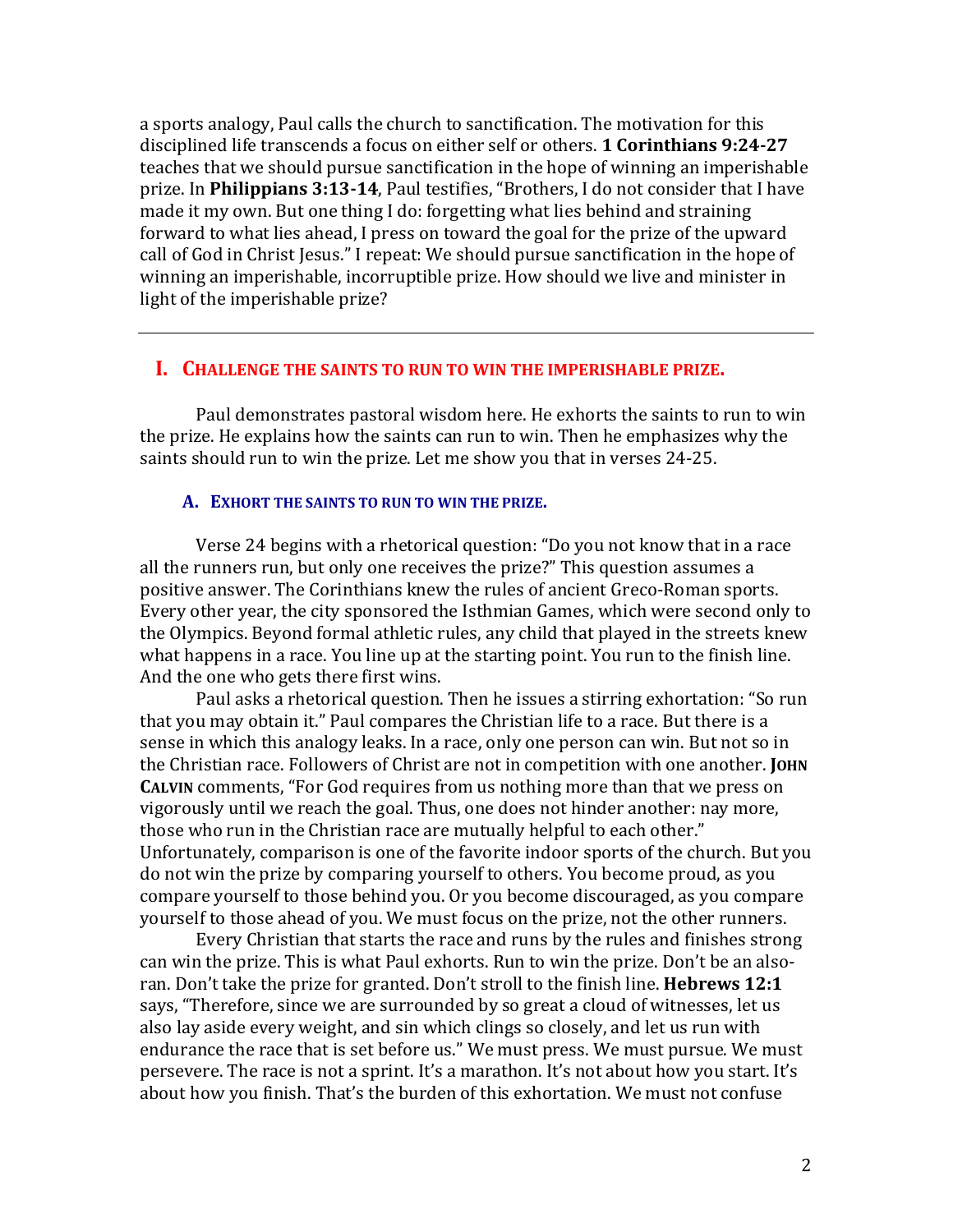starting the race with winning the prize. By God's enabling strength, we must run and not get weary.

**Jim Ryun was a favorite in the Olympic 1,500 meters the day he fell as he made his way around the track in a pack of finely conditioned runners. Of course, a fall virtually guarantees that it will be impossible to win. So Ryun had several options. He could have got up and headed to the locker room and a hot shower. He could have become angry at having trained for so long and missing his chance for the gold medal. He could have sunk into self-pity over the seeming bad deal he'd gotten by being jostled in the pack. Apparently, none of these came to his mind. He seemed to have had only one thought that eclipsed all other options: Finishing, even though he couldn't win. And that is exactly what he did. He got up and ran again. Others won medals, but Ryun a large measure of respect when he determined to finish the race.** 

#### **B.** EXPLAIN HOW THE SAINTS CAN RUN TO WIN THE PRIZE.

It can be counterproductive to tell people what to do without telling them how to do it. But Paul does not leave the saints with an exhortation to obey. He explains how to do it. How can we run to win the prize? Verse 25 asserts: "Every athlete exercises self-control in all things." This was axiomatic. Paul's readers understood that successful athletes practice self-control. In preparation for the ancient games, athletes were required to submit to a rigorous 10-month training regimen that involved diet, exercise, and abstinence. Likewise, self-control is crucial to success in the Christian race. I used to meet a friend to work out. It was discouraging. He was getting bigger and stronger. My workouts were not making a difference. The reason was not a mystery. Barry was in the gym virtually every day. I showed up once a week. Maybe. The rest of the week I sought to build my muscles on a steady diet of In-N-Out burgers. I really had no reason to expect success without discipline. So it is in the Christian race.

Paul says, "Every athlete exercises self-control in all things." The term "selfcontrol" means to rule over self. It is self-mastery. It is to take dominion over one's self. This word is used in 1 **Corinthians 7:13**, where Paul says, "But if they cannot exercise self-control, they should marry. For it is better to marry than to burn with passion." The word speaks to more than sexual purity here. Paul says the athlete exercises self-control "in all things." His diet, exercise, rest, relationships, and activities are governed by his determination to win. The athlete does not just separate herself from bad things. She abstains from good things that may hinder her ability to compete. This is what Jesus demands. Matthew 16:24, "If anyone would come after me, let him deny himself and take up his cross and follow me." We cannot do this alone. But those who trust in Christ for salvation have an expert trainer living within. **Galatians 5:23** says the fruit of the Spirit is self-control. We have divine help to say no to the flesh and to say yes to God!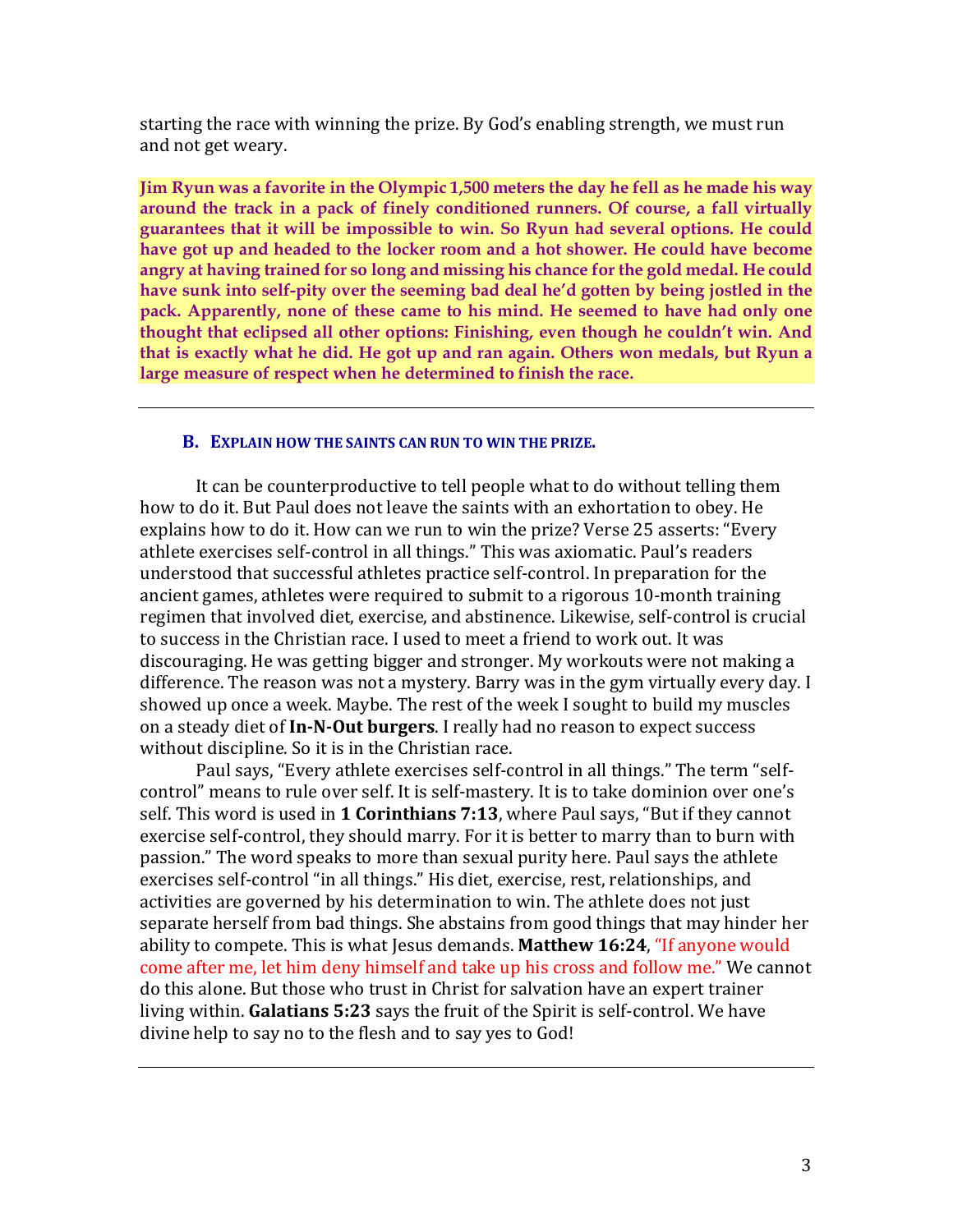#### **C. EMPHASIZE WHY THE SAINTS SHOULD RUN TO WIN THE PRIZE.**

The exhortation of verse 24 is the dominating theme of this text. But this exhortation stands on the foundation of verse 25: "Every athlete exercises selfcontrol in all things. They do it to receive a perishable wreath, but we an imperishable." In the ancient games, the winner of the race was crowned with a pine wreath. But it did not last long. Of course, the victor was afforded money and power and fame. But Paul only mentions the wreath, because these other honors can fade as quickly as the wreath.

The most famous (or infamous) 100 meters race took place during the 1988 Summer Olympics in Seoul, Korea. CARL LEWIS, who won 4 gold medals in the 1984 games in Los Angeles, was the headliner. But he faced stiff competition from Canadian, BEN JOHNSON. In less than 10 seconds, Ben Johnson won the gold medal and shattered the world record. Afterwards, Johnson was asked what meant more to him, the medal or the record. He answered that it was the medal, because the record could be broken but the medal could not be taken away. But the next morning, news broke that Johnson had tested positive for performance enhancing drugs. And he fled Seoul in shame, without his medal or record. He had given up so much to win a prize he was never able to keep.

Listen to how Paul makes this point by moving from the lesser to the greater: "They do it to receive a perishable wreath, but we an imperishable." Paul does not specify what the Christian crown or wreath is. He only states the nature of it. It is imperishable. If the athlete exercises self-control to win a prize that will not last, how much more should Christians discipline ourselves to win a prize that will never fade away. **Philippians 3:20** says: "For our citizenship is in heaven, and from it we await a Savior, the Lord Jesus Christ, who will transform our lowly body to be like his glorious body, by the power that enables him to subject all things to himself." Christians are resident aliens. We are in the world but not of it. This world is not our home. We worship heaven's king. We obey heaven's laws. We serve heaven's agenda. We proclaim heaven's message. We seek heaven's rewards.

**1 Peter 1:3-5** says: "Blessed be the God and Father of our Lord Jesus Christ! According to his great mercy, he has caused us to be born again to a living hope through the resurrection of Jesus Christ from the dead, to an inheritance that is imperishable, undefiled, and unfading, kept in heaven for you, who by God's power are being guarded through faith for a salvation ready to be revealed in the last time."

## **II. CHALLENGE YOURSELF TO RUN TO WIN THE IMPERISHABLE PRIZE.**

Verses 24-25 are exhortation. Verses 26-27 are testimony. Verses 24-25 are pastoral. Verses 26-27 are personal. In verses 24-25, Paul is talking to the Corinthians. In verses 26-27, Paul is talking about himself. Feel the tension of the text. Paul was not a leader who set high standards for his followers but had no standards for himself. He believed his readers needed the example of his godly life as well as the content of this sound teaching. **1 Corinthians 11:1** says, "Be imitators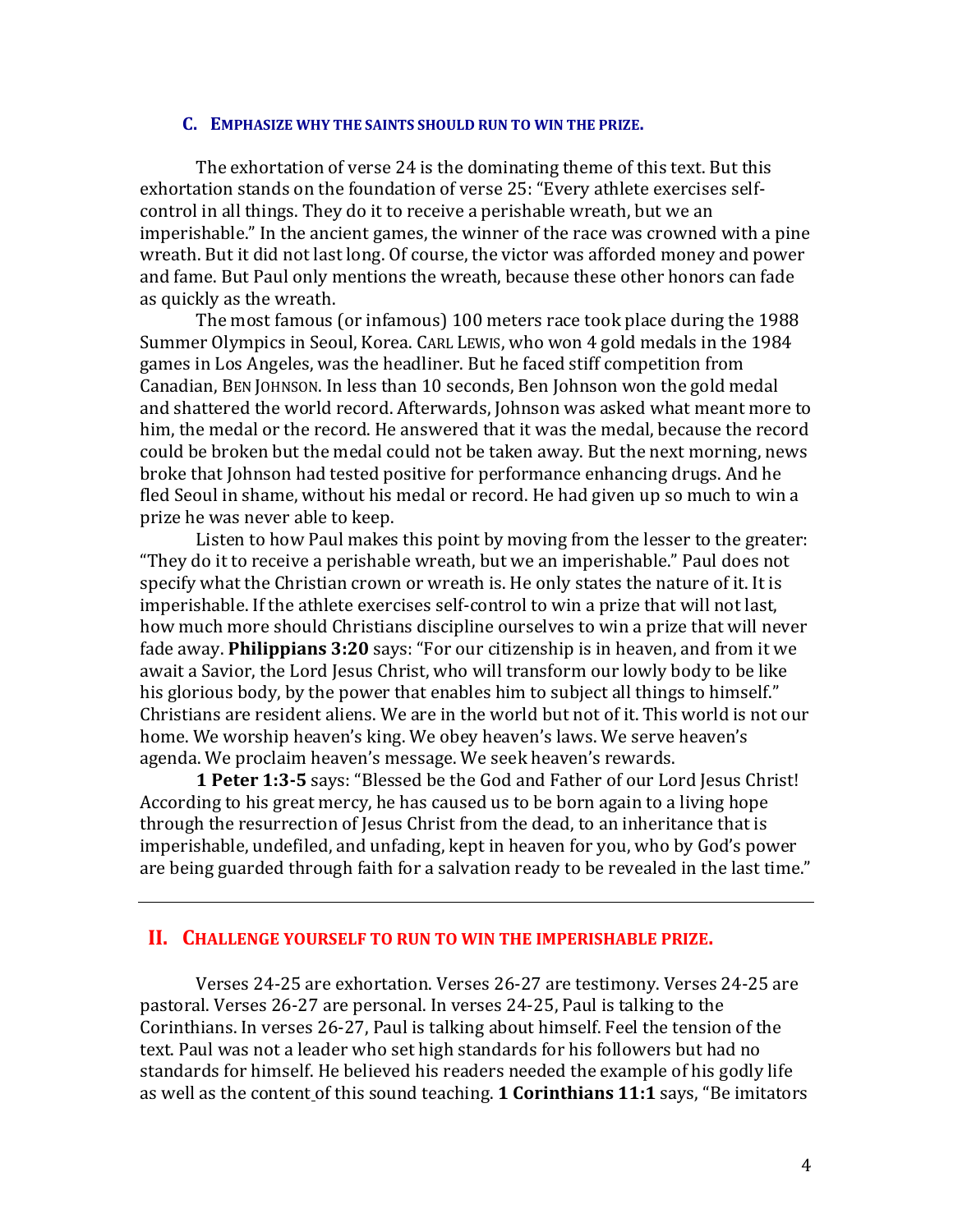of me, as I am of Christ." Lord, deliver us from preachers who preach one thing and live another way! **1 Timothy 4:16** says, "Keep a close watch on yourself and on the teaching. Persist in this, for by so doing you will save both yourself and your hearers." This is the key to effective ministry. You must constantly guard your personal integrity and doctrinal convictions. To ensure our salvation and the salvation of those who hear us, we must live with spiritual determination and holy fear.

## A. LIVE WITH SPIRITUAL DETERMINATION.

Paul testifies of spiritual determination with two athletic pictures.

I RUN TO WIN THE PRIZE. Verse 26 says, "So I do not run aimlessly." Paul did not run with uncertainty. How can you win the race if you can't find the track? How can you win the race if you don't know what lane you are to be in? How can you win the race if you don't know where the finish line is? Paul stayed on course. He ran in his lane. He focused on the prize. In **Philippians 3:14**, Paul says, "I press on toward the goal for the prize of the upward call of God in Christ Jesus." Paul ran his race with great effort, focused diligence, and unwavering perseverance. He was like an athlete that strained for the finish line. He was like a hunter that does not relent until he has captured his prey. He was like an army that marches on until the enemy is defeated. This is the steadfast determination you must have to win the prize.

I FIGHT TO WIN THE PRIZE. Again, verse 26 says, "So I do not run aimlessly; I do not box as one beating the air." Paul swaps metaphors here. He is not just a runner on the track. He is also a boxer in the ring. But he did not box as one beating the air. This is not a reference to the boxer's prefight training. In training camp, boxers often shadow box to prepare the muscles for great exertion. But when the fight starts, it's time to throw punches with bad intentions. This is how Paul described his spiritual determination. He was not swinging at the air. He was going for the knockout.

There is no debate about what the 2012 fight of the year was. It was the match between MANNY PACQUIAO and JUAN MANUEL MARQUEZ. Their previous three fights ended with disputes. But this fight ended decisively with the shot heard around the world. In the closing seconds of the  $6<sup>th</sup>$  round, Pacquiao walked into a perfect punch. Do you know what a perfect punch is? It is a punch the opponent never sees coming. It is not so much about strength as it is about timing. You don't win by throwing wild shots. You have to time your punches. You have to take advantage of the opponent's vulnerable defenses. You must make the most of every opportunity. In 2 Timothy 4:7-8, Paul says: "I have fought the good fight, I have finished the race, I have kept the faith. Henceforth there is laid up for me the crown of righteousness, which the Lord, the right judge, will award me on that Day, and not only to me but also to all who have loved his appearing." Do you want to end your ministry with this kind of testimony? You cannot box as one beating the air. You must fight to win the prize.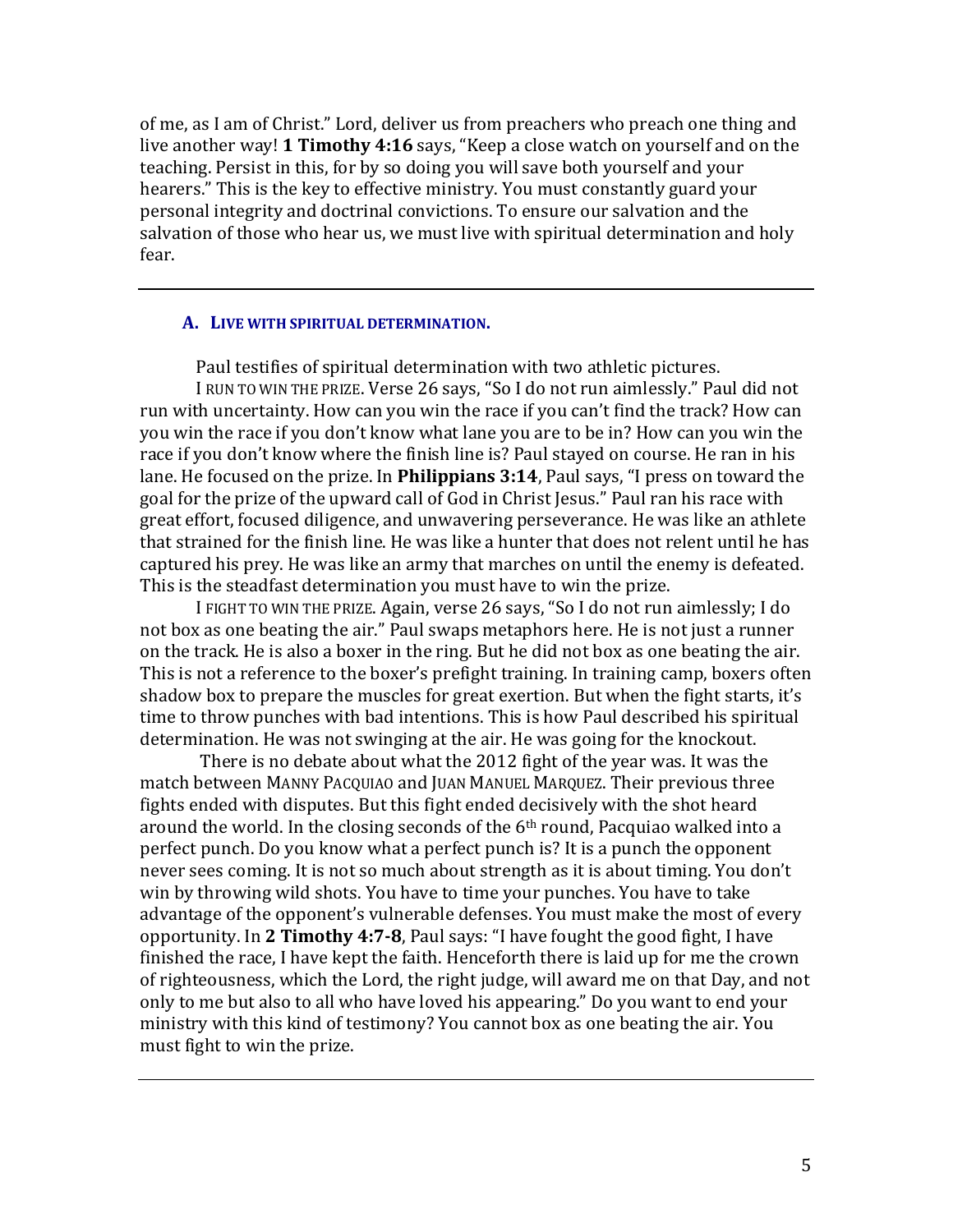# **B.** LIFE WITH HOLY FEAR.

In verse 27, Paul concludes: "But I discipline my body and keep it under control, lest after preaching to others I myself should be disqualified." Paul lived in a sense of holy fear. But it was not a fear of losing his salvation. In **Romans 8:38-39**, Paul says, "For I am sure that neither death nor life, nor angels, nor rulers, nor things present nor things to come, nor powers, nor height nor depth, nor anything else in all creation, will be able to separate us from the love of God in Christ Jesus our Lord." Yet Paul is candid here about the fact that a preacher can lead others to salvation from a God that he does not know himself. In Matthew 7:21-23, Jesus says, "Not everyone who says to me, 'Lord, Lord,' will enter the kingdom of heaven, but the one who does the will of my Father who is in heaven. On that day many will say to me, 'Lord, Lord,' did we not prophesy in your name, and cast out demons in your name, and do many mighty works in your name?' And then will I declare, 'I never knew you, depart from me, you workers of lawlessness." The apostle Paul took this warning to heart. **A.T. ROBERTSON** said it well: "It is a humbling thought for us all to see this wholesome fear instead of smug complacency in this greatest of all heralds for Christ." You can teach others the rules of the race and be disqualified from winning the prize. This word of caution should cause us to constantly ask ourselves two big questions:

HOW AM I LIVING? In verse 27, Paul says, "But I discipline my body and keep it under control." These are graphic pictures of spiritual discipline. The word "discipline" means to hit someone and give him a black eye. It is used in **Luke 18:5**, where the UNJUST JUDGE says, "Because this widow keeps bothering me, I will give her justice, so that she will not beat me down by her continual coming." When Paul says he keeps his body under control, he pictures a prisoner of war being taken into captivity. Paul ruled over his body rather than letting his body rule over him. Would not let the flesh tell him what to do. He fought to bring every area of his life under the authority of the Lord Jesus Christ. Is that you? How are you living? Who or what is it that rules your life?

How IS MY PREACHING? Paul maintains this sports analogy throughout the text. But he temporarily drops it in his closing statement, to affirm his call to preach. Verse 27 says, "But I discipline my body and keep it under control lest after preaching to others I myself should be disqualified." This reference to preaching should be understood in its normal sense. In the ancient games, a herald would announce the events and athletes and winners. But the analogy should be pressed that far. Paul was not a herald on a stage. He was a runner on the track. But a part of the race that was set before him was the call to preach to others. He was responsible for the life that he lived and the message that he preached.

The word "marathon" comes from the legend of an ancient message. Athens attacked the city of Marathon. When the battle was over, a messenger ran from Marathon to Athens without stopping to report the outcome of the battle. In his dying breaths, he announced the victory. The Saturday Review lampooned this legend with a cartoon of the messenger who make the journey and announces: "Uh oh, I forget the message." It is a sad indictment when a man goes to the pulpit and forgets the message. What is the message? Colossians 1:29 says, "Him we proclaim,